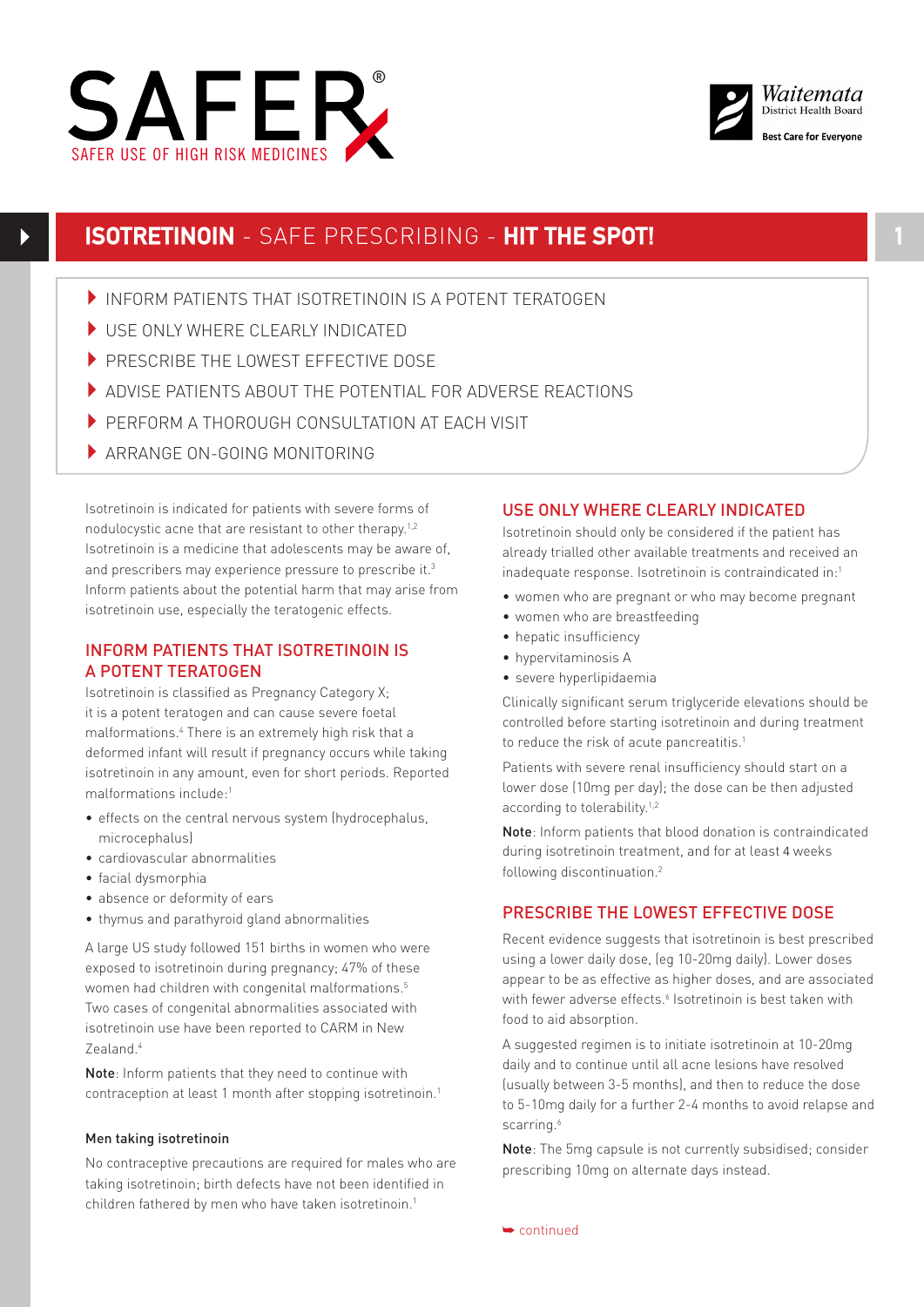



# **ISOTRETINOIN**

# ADVISE PATIENTS ABOUT THE POTENTIAL FOR ADVERSE REACTIONS

A range of troublesome adverse effects can occur with isotretinoin use, these are generally dose-related.<sup>1</sup> Examples include:7

- transient flare-up of acne
- $\bullet$  inflammation and dryness of the lips
- dry eyes (causing difficulty with contact lens use)
- dry nasal mucosa (and nose bleeds)
- dry skin and photosensitivity
- headaches
- muscle aches (and reduced vigorous exercise tolerance)
- fatigue
- visual disturbances (including night blindness)
- thinning of scalp hair and reversible hair loss
- hyperostosis and bone changes

Some of these reactions can be relieved with simple interventions, eg using emollients for dry skin.<sup>7</sup> Advise patients to protect their skin from direct sunlight and to avoid sunbeds.<sup>2</sup> Patient resources are available via

www.dermnetnz.org and www.saferx.co.nz, and in the BPAC acne prescribing tool.

Rarely, isotretinoin may cause a transient and reversible rise in liver transaminases. Often these changes have been within the normal range and values have returned to baseline while on treatment. If transaminase levels do exceed normal values, a dose reduction or cessation of isotretinoin may be necessary.<sup>1</sup>

Serum triglyceride concentrations may also rise during isotretinoin therapy. These changes are reversible with a dose reduction or discontinuation of treatment; sometimes these increases may respond to dietary measures.<sup>1</sup>

Isolated cases of benign intracranial hypertension have been reported with isotretinoin, and with tetracyclines. For this reason, supplementary treatment with tetracyclines is contraindicated.1

## Psychiatric side-effects

Mood changes, depression, and suicidal ideation (including suicide attempts) have been reported in patients who are taking isotretinoin.<sup>5</sup> Assess patients for signs of depression and suicidal thoughts before starting isotretinoin therapy.<sup>8</sup>

Note: A direct causal link between isotretinoin use and depression or suicide has not been clearly established, and studies of mood change have found that mood and wellbeing usually improve as acne improves.<sup>8</sup>

# PERFORM A THOROUGH CONSULTATION AT FACH VISIT

Extended consultations are required to ensure isotretinoin is used safely. Adequate time is needed to fully discuss the risks and benefits of isotretinoin therapy.

### Pregnancy

Although the risks of foetal damage are well known, there are still reports of pregnancies occurring in women who have taken isotretinoin.4

Thorough consultations with intensive counselling are essential when prescribing isotretinoin to women of childbearing age.1,4 Each woman should understand the implications of pregnancy, and must be able to comply with the requirements for adequate contraception.

Special Authority criteria requires that if the patient is female: 'The patient has been counselled and understands the risk of teratogenicity if isotretinoin is used during pregnancy, and the applicant has ensured that the possibility of pregnancy has been excluded prior to the commencement of the treatment and that the patient is informed that she must not become pregnant during treatment and for a period of 1 month after the completion of treatment.'9

Medsafe recommends the following approach when prescribing isotretinoin to ALL women of childbearing potential, including those who do not usually use contraception because of infertility:4

- take a current sexual history
- take a menstrual history
- arrange a pregnancy test
- provide contraceptive advice
- prescribe contraceptives
- ensure the patient understands the risks
- advise to start taking isotretinoin during their next period
- arrange regular pregnancy tests
- continue with contraception for one month after stopping

Women must practice effective contraception for at least 1 month before starting treatment, during treatment, and for 1 month after stopping treatment. Oral progestogenonly contraceptives are not considered effective, and barrier methods should not be used alone.<sup>2</sup>

Additional advice may be found in the data sheet<sup>1</sup> and the Medsafe prescriber update.4

➥ continued